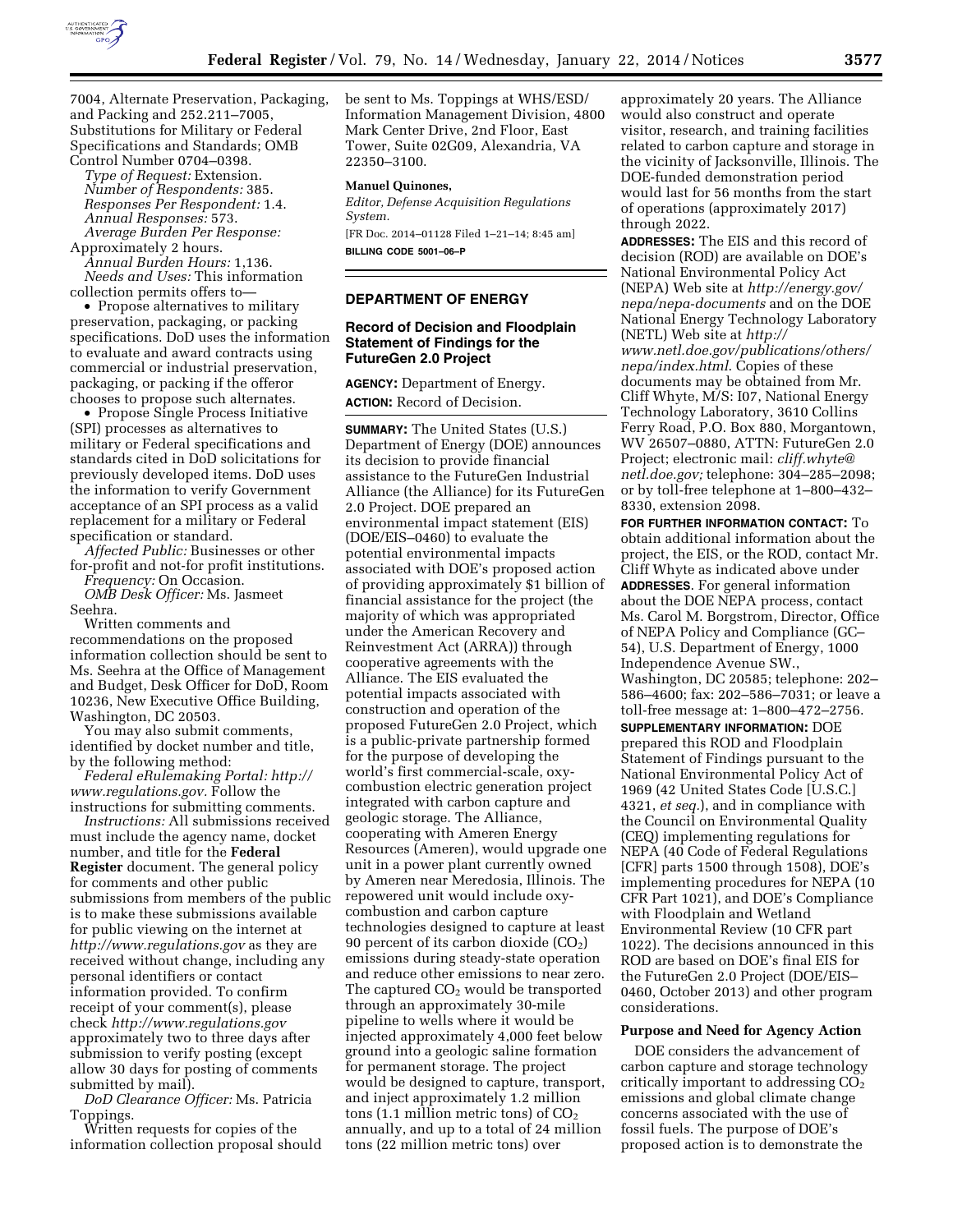commercial feasibility of an advanced coal-based technology (oxy-combustion) that may serve as a cost-effective approach to implementing carbon capture at new and existing power plants. The proposed project would also demonstrate commercial-scale integration of transport and permanent storage of captured  $CO<sub>2</sub>$  in a deep geologic formation. Implementation of the FutureGen 2.0 Project supports the objectives of the FutureGen Initiative to establish the feasibility and viability of producing low-carbon electricity from coal with near-zero emissions of air pollutants.

One of DOE's primary strategic goals is to protect our national and economic security by promoting a diverse supply of reliable, affordable, and environmentally sound energy. The development of carbon capture and storage technologies through the FutureGen 2.0 Project would support the ongoing and future use of the nation's abundant coal reserves in a manner that addresses both aging power plants and environmental challenges. Federal financial support reduces the risks inherent in these first-of-a-kind projects, which without financial assistance would be unlikely to occur.

## **DOE's Proposed Action**

DOE's proposed action is to provide approximately \$1 billion in cost-shared ARRA and other funding through cooperative agreements with the Alliance for its proposed FutureGen 2.0 Project. The estimated total project cost is \$1.68 billion.

### **Project Description and Location**

The FutureGen 2.0 Project would result in the construction and operation of a  $CO<sub>2</sub>$  capture facility using oxycombustion technology to capture at least 90 percent (approximately 1.2 million tons [1.1 million metric tons] annually) of  $CO<sub>2</sub>$  during steady-state operation of a repowered electricity generating unit at the Meredosia Energy Center. This existing generating unit is located on a 263-acre site adjacent to the east side of the Illinois River, south of the village of Meredosia in Morgan County, Illinois. The captured  $CO<sub>2</sub>$ would be conditioned, compressed, and transported approximately 30 miles via a new pipeline to a new well that would inject into the Mt. Simon Formation (approximately 4,000 feet below ground surface), which is one of the Illinois Basin's major deep saline formations. The primary components of the project are:

(1) *Oxy-Combustion Large Scale Test—*The Alliance would acquire portions of the Meredosia Energy Center

from Ameren and repower an existing unit with oxy-combustion technology. Principal construction features would include a new air separation unit to generate oxygen, modifications to the power block (including a new boiler and gas quality control system), a new compression and purification unit for the flue gas, and additional modifications (reconstruction of the main cooling tower, two new cooling towers, process water system upgrades, new process water and wastewater treatment systems, and a new 450-foot (maximum) concrete exhaust stack). The new oxy-combustion facility would operate on a blended coal mixture of 60 percent Illinois No. 6 bituminous and 40 percent Powder River Basin subbituminous. The repowered unit would generate 168 MWe of power (gross) and  $CO<sub>2</sub>$  suitable for transport by pipeline.

(2) *CO*2 *Pipeline—*The Alliance would construct a new pipeline approximately 30 miles long to transport captured  $CO<sub>2</sub>$ to a new injection well site northeast of Jacksonville, Illinois. The pipeline would be constructed of either a 12-inch or 10-inch diameter pipe. The proposed pipeline route crosses mostly rural and sparsely developed agricultural lands in Morgan County. The Alliance plans to use existing rights-of-way (ROWs) to the extent practicable to minimize environmental impacts and avoid sensitive resources. The  $CO<sub>2</sub>$  pipeline would have an operational ROW with a width of 50 feet and a construction ROW of 80 feet (100 feet in limited circumstances).

(3) *CO*2 *Storage—*The proposed project would convey approximately 1.2 million tons (1.1 million metric tons) of  $CO<sub>2</sub>$  annually to a new injection site on 9.5 acres northwest of the intersection of Beilschmidt Road and Martin Road in eastern Morgan County. The  $CO<sub>2</sub>$  would be injected via four horizontally drilled injection wells into the Mt. Simon Formation approximately 4,000 feet below the surface, and would be confined in the geologic saline formation by an overlying impermeable caprock layer (the Eau Claire Formation) approximately 480 feet thick. The maximum extent of the subsurface  $CO<sub>2</sub>$ plume after 20 years of injection would be approximately 4,000 acres based on modeling results; the Alliance has acquired the subsurface rights of 6,800 acres for the modeled plume. The Class VI Underground Injection Control (UIC) permits to be issued by the U.S. Environmental Protection Agency (USEPA) for the four horizontal injection wells require the implementation of a monitoring, verification, and accounting (MVA) program to assess the injection and

geologic storage of  $CO<sub>2</sub>$  and to verify that it stays within the target formation. The MVA program, including monitoring wells and other technologies, would proceed throughout the planned injection period (20 years) and continue for another 50 years or until such time as the USEPA is satisfied that the plume is stable and no further monitoring is required.

(4) *Educational Facilities –* The Alliance would construct and operate visitor, research, and training facilities (the educational facilities) to support public outreach and communication, and to provide training and research opportunities associated with near-zero emissions power generation and  $CO<sub>2</sub>$ capture and storage technologies. The intended general location for the educational facilities is the vicinity of Jacksonville, which is the largest community in Morgan County. The Alliance has been working with local stakeholders to identify a location that would be advantageous to the FutureGen 2.0 Project and to the local community. Siting of the facilities would require a maximum of 3.5 acres at a location that has access to existing utility infrastructure and roadways.

# **Alternatives**

Alternatives considered by DOE during the original 2003 FutureGen program originated as private-party (e.g., electric power industry) applications submitted to the Department. The FutureGen 2.0 Project is a continuation of the original FutureGen program. In addition to fully analyzing the potential impacts of the FutureGen 2.0 Project and the no action alternative, DOE considered alternatives for the proposed action in the EIS, including alternative fuel sources, alternative advanced electric generating technologies, alternative retrofitting technologies, alternative sites for the oxy-combustion large scale test, and alternative  $CO<sub>2</sub>$ pipeline and storage locations. These alternatives were dismissed from further analysis primarily because they either were already addressed by other programs and projects within DOE's diverse portfolio of energy research, development, and demonstration efforts; because they did not meet the Alliance's environmental, geologic, or siting criteria; or because they would not meet the cost and technology-advancement objectives of the FutureGen Initiative as effectively as the proposed project.

#### **No Action Alternative**

Under the no action alternative, DOE would not continue to fund the FutureGen 2.0 Project into the final design, construction, and operational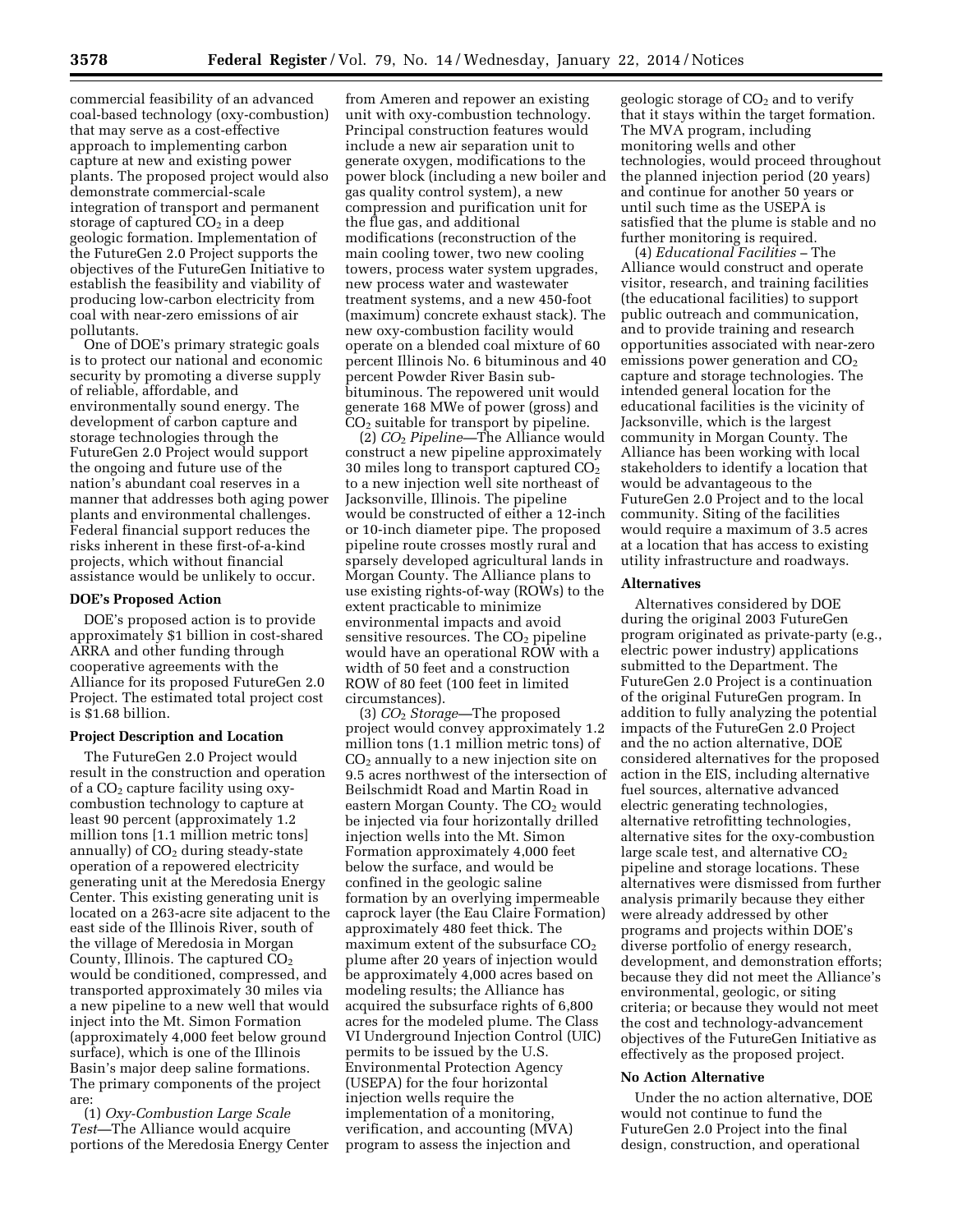phases. Without DOE funding, it is unlikely that the Alliance (or the U.S. industry in general) would undertake, in the near-term, the commercial-scale integration of  $CO<sub>2</sub>$  capture and geologic storage with a coal-fueled power plant. Therefore, the no action alternative represents a ''no-build'' alternative. Without DOE's investment in this facility, the development of oxycombustion plants integrated with  $CO<sub>2</sub>$ capture and geologic storage would be delayed or not occur at all. While the no action alternative would not satisfy the purpose and need for DOE's proposed action, this alternative was analyzed to allow for comparisons to the effects of the proposed project, as required under CEQ Regulations (40 CFR 1502.14). The no action alternative reflects the current baseline condition and serves as a benchmark against which the effects of the proposed action can be evaluated. If the Alliance decided to pursue the project without DOE funding, potential impacts would be similar to those evaluated under DOE's proposed action.

# **EIS Process**

DOE initiated the NEPA process by publishing a notice of intent (NOI) to prepare an EIS in the **Federal Register**  (FR) on May 23, 2011. DOE stated in that notice that the EIS would analyze the potential environmental impacts at each of three  $CO<sub>2</sub>$  storage sites proposed by the Alliance. These sites were located near Jacksonville, Illinois; Taylorville, Illinois; and Tuscola, Illinois. DOE conducted a scoping process that included three public scoping meetings and consultations with interested governmental agencies and other stakeholders. DOE held public scoping meetings in Taylorville, Tuscola, and Jacksonville during the 30 day public scoping period, which ended on June 22, 2011.

Following the public scoping period and after consideration of the comments received, DOE prepared a draft EIS that analyzed the potential environmental impacts of the construction and operation of the FutureGen 2.0 Project and the no action alternative. During the preparation of the document, the Alliance determined that  $CO<sub>2</sub>$  injection and storage at the Jacksonville site, located in Morgan County, was the only suitable option as the quality of the geologic storage site was acceptable and the prohibitive costs involved in transporting the  $CO<sub>2</sub>$  for substantial additional distances to Taylorville and Tuscola made the other sites unreasonable. As a result, the Taylorville and Tuscola sites were removed from further consideration, and the draft EIS analyzed the potential

environmental impacts of  $CO<sub>2</sub>$  injection and storage at the site near Jacksonville only. DOE and the USEPA both published notices of availability (NOAs) for the draft EIS on May 3, 2013. DOE's NOA (78 FR 26004) also announced its plans for a public hearing, which was held on May 21, 2013, in Jacksonville.

DOE listened to questions and concerns during an informal session before the hearing and received oral comments on the draft EIS at the public hearing. During the 45-day public comment period, which ended June 17, 2013, DOE received comment letters from the USEPA, U.S. Department of the Interior, and Illinois Department of Agriculture. Comments also were received from one local elected official, four non-governmental or public-private organizations, and seven members of the public.

Comments included concerns regarding: (1) The adequacy of technical and financial information about the project; (2) potential socioeconomic impacts and risks; (3) the suitability of the proposed geologic formation for storage of  $CO<sub>2</sub>$ ; (4) the effectiveness of the project to mitigate potential climate change; (5) potential health and safety risks associated with leakage from the  $CO<sub>2</sub>$  storage formation or the pipeline; (6) the protection of threatened and endangered species, forest habitat, bald eagles, and migratory birds; (7) the adequacy of the NEPA analysis, definition of purpose and need, and alternatives; (8) connected actions and cumulative impacts related to coal use; (9) potential environmental justice impacts on low-income populations; and (10) potential impacts on surface waters, wetlands, groundwater, prime farmland, and public water utilities. USEPA rated the draft EIS as LO—''Lack of Objections.''

DOE distributed the final EIS in October 2013. The USEPA published a NOA in the **Federal Register** on November 1, 2013 (78 FR 65643). In the final EIS, DOE updated project information, refined analyses, and responded to all comments on the draft **EIS.** 

## **Comments Received on the Final EIS**

DOE received comments on the final EIS from the USEPA and a concerned citizen, Ms. Betty Niemann. DOE considered these comments during preparation of this ROD.

USEPA, in a letter dated November 27, 2013, indicated that the final EIS adequately clarified issues USEPA had posed on the draft EIS except that USEPA had a remaining comment on fine particulate matter. USEPA recommended that the ROD require

either a more detailed and refined analysis that demonstrates that FutureGen 2.0 is not a significant contributor to ambient air quality violations or impose controls/ limitations to assure there would be no violations. In response, the Alliance updated the air quality modeling analysis as recommended and the results are discussed in this ROD under Air Quality. The analysis demonstrates that the FutureGen 2.0 Project would not significantly contribute to a modeled exceedance of the 24-hour National Ambient Air Quality Standard for fine particulate matter. In a letter dated December 16, 2013, USEPA stated that concerns raised in the November 27, 2013 comment letter have been resolved, and that USEPA has no additional recommendations.

Ms. Niemann, in a letter and subsequent electronic mail, expressed concern about a range of topics, including among other things: The cooperative agreement between DOE and the Alliance; potential impacts on land use and aesthetics associated with the visitor center in Jacksonville; apparent discrepancies in the acreage required for CO<sub>2</sub> storage, potential for leaks from the  $CO<sub>2</sub>$  storage area, such as from characterization/stratigraphic wells; adequacy of analysis of baseline impacts to landowners under the no action alternative; whether the anticipated environmental benefits of CO2 reduction are significant enough to justify the project in view of costs and impacts to landowners; adequacy of site-specific information in the EIS; liability issues; and whether the Alliance has the expertise to carry out the FutureGen 2.0 Project. DOE has reviewed the final EIS in light of these comments and determined the analyses in the final EIS are adequate. Many of the issues in these comments were also posed in comments from Ms. Niemann on the draft EIS; responses to those comments are in Appendix I of the final EIS.

#### **Decision**

DOE has decided to proceed with cost-shared funding for the FutureGen 2.0 Project, providing the Alliance with approximately \$1 billion through cooperative agreements. The project, potential environmental impacts, and required mitigation measures are described below.

#### **Basis of Decision**

DOE based its decision on the importance of achieving the objectives of the FutureGen Initiative and a careful review of the potential environmental impacts presented in the EIS. Clean coal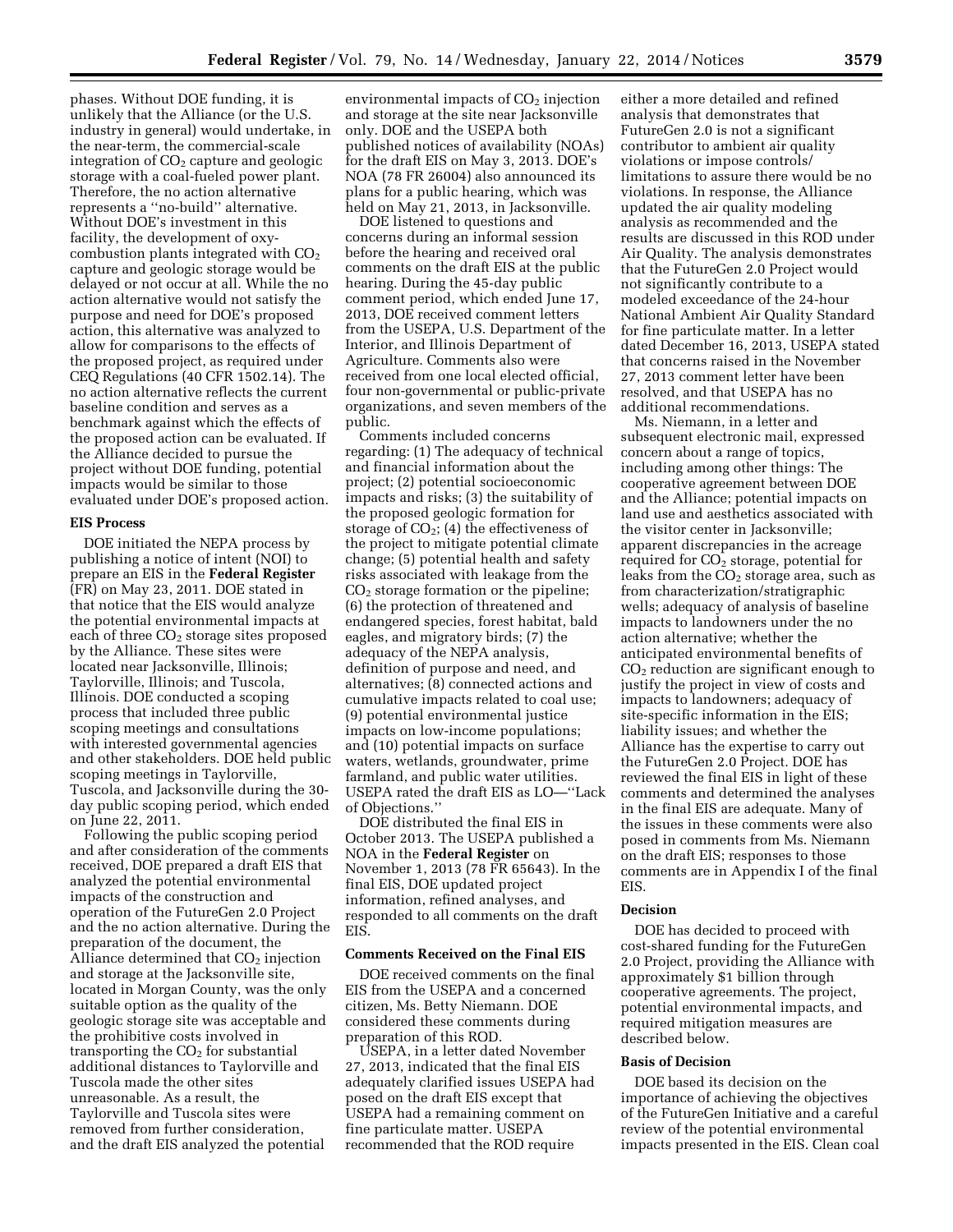is an essential component of the President's ''All of the Above'' energy strategy and the proposed project would help DOE meet its congressionallymandated mission to support advanced clean-coal technology projects. Congress appropriated significant funds to enable DOE to pursue large-scale demonstrations of clean coal technologies, and the FutureGen 2.0 Project is expected to yield significant scientific, commercial, and energyproduction benefits. Studies by DOE have identified oxy-combustion as a potentially cost-effective approach to implementing carbon capture at existing coal facilities, including a large crosssection of the world's existing pulverized coal power plants. Oxycombustion also has the potential for use in new power plants. Oxycombustion technology is inherently scalable, making it possible to demonstrate the technology at a relatively small commercial scale, such as the 168 megawatt electricity (MWe), FutureGen 2.0 Project, and then replicate it at larger-scale (e.g., 500+ MWe) power plants. The ability to demonstrate the technology at a smaller but commercially relevant scale offers substantial cost-saving benefits. An important benefit of FutureGen 2.0 will be the data collected during the demonstration period. These data may be used by DOE and others to evaluate whether the project's technologies could be effectively and economically implemented at a commercial scale.

DOE plans to verify the environmental impacts predicted in the EIS and the implementation of appropriate avoidance and mitigation measures.

# **Mitigation**

DOE's decision incorporates measures to avoid or minimize adverse environmental impacts during the design, construction, and operation of the project. DOE requires that recipients of financial assistance comply with all applicable federal, state, and local environmental laws, orders, and regulations. During project planning, the Alliance incorporated various mitigation measures and permit requirements into its project, and the analyses completed for the EIS assumed that such measures would be implemented. These measures are identified in the EIS and incorporated into this ROD as conditions for DOE's financial assistance under the cooperative agreements between DOE and the Alliance. All practicable means to avoid or minimize environmental harm from the project have been adopted.

Mitigation measures beyond those specified in permit conditions will be addressed in a Mitigation Action Plan (MAP). DOE will prepare the MAP, consistent with 10 CFR part 1021.331, to establish how the mitigation measures will be planned, implemented, and monitored. The MAP will be an adaptive management tool; therefore, mitigation conditions in it would be removed if equivalent conditions are otherwise established by permit, license, or law. Permit, license, or regulatory requirements are not mitigation actions subject to DOE control and, therefore, would not be included in the MAP. Through management of its cooperative agreements with the Alliance, DOE will ensure that the Alliance fulfills the monitoring and mitigation requirements specified in this ROD and in the MAP, which is under development. DOE will make the MAP available for inspection in appropriate locations for a reasonable time. Copies of the MAP and any annual reports required by the MAP will also be available upon written request.

#### **Potential Environmental Impacts**

In making its decision, DOE considered the environmental impacts of the FutureGen 2.0 Project (DOE's proposed action) and the no action alternative. The potentially affected environmental resources evaluated included: Air quality; climate and greenhouse gases; physiography and soils; geology; groundwater; surface water; wetlands and floodplains; biological resources; cultural resources; land use; aesthetics; materials and waste management; traffic and transportation; noise; utilities; community services; human health and safety; socioeconomics; and environmental justice. For analytical purposes, DOE evaluated potential impacts using current baseline conditions where the energy center is no longer in operation, as well as using historical baseline conditions prior to the 2011 suspension of operations at the energy center. DOE also considered the impacts from construction and operation of the FutureGen 2.0 Project in combination with those from other past, present, and reasonably foreseeable future actions (i.e., cumulative impacts).

Best management practices (BMPs) would be implemented and all necessary permits would be obtained to minimize potential impacts and to comply with regulatory requirements during construction and operation. The following sections discuss the key potential impacts of the project.

# **Air Quality**

Construction of the FutureGen 2.0 Project would result in short-term, minor, localized increased tailpipe and fugitive dust emissions. Emissions would be concentrated at the construction sites and would steadily decrease with distance. Constructionrelated emissions would be reduced with the implementation of industry standard BMPs, including control of vehicle speeds, minimizing or stabilizing exposed areas to reduce wind erosion, wetting exposed areas and roads with water or appropriate surfactants, reducing or eliminating equipment idling time, and using properly maintained equipment. The proposed project would occur in an area listed as either in ''attainment'' or ''unclassified'' for all criteria pollutants. Clean Air Act conformity requirements are not applicable and thus there are no emissions thresholds that pertain to the construction phase of this project.

Air dispersion modeling, using USEPA's model AERMOD, was performed to assess the potential air quality impacts of the proposed FutureGen 2.0 Project during operations and to demonstrate compliance with the National Ambient Air Quality Standards. The modeling results indicated that emissions of criteria pollutants or hazardous air pollutants during operations would not exceed relevant air quality or health standards when analyzed as an isolated project or when analyzed cumulatively with applicable regional sources. In response to a recommendation from the USEPA based on its review of the final EIS, the Alliance updated the air quality modeling analysis regarding the potential impacts of the proposed FutureGen 2.0 Project on the region's ability to meet the 24-hour National Ambient Air Quality Standard for particulate matter less than 2.5 microns in diameter (PM 2.5). This updated modeling analysis corrects the State of Illinois' emissions inventory to account for an over-prediction in PM 2.5 impacts and therefore provides a more accurate assessment of the project's potential PM 2.5 impacts. The results of this updated analysis demonstrate that the FutureGen 2.0 Project would not significantly contribute to a modeled exceedance of the 24-hour PM 2.5 standard. (See final EIS at pages 3.1–23). Emissions would be well within the limits of the facility's air permit issued by the Illinois Environmental Protection Agency on December 13, 2013. The project would not jeopardize the attainment status of the region for any criteria pollutant; nor would the project impact the air quality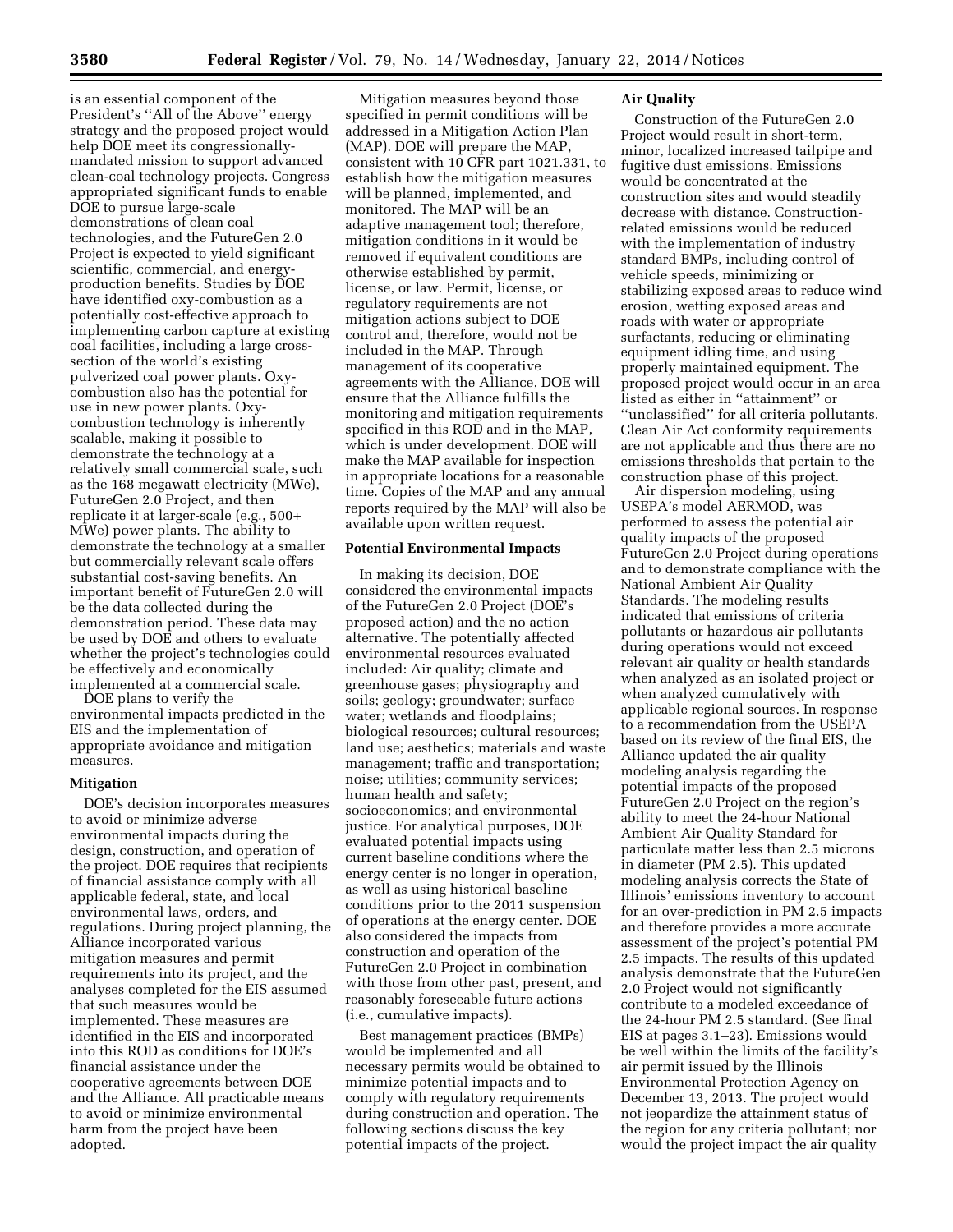or visibility at any Class I areas. During normal operations of the oxycombustion facility, the gas quality control system would incorporate stateof-the-art flue gas scrubbing technology to minimize criteria pollutant emissions from the stack. Beneficial impacts could result from overall lower emissions, as electricity generated by this project may displace electricity generated by traditional coal-fired power plants that emit significantly higher levels of pollutants.

# **Climate and Greenhouse Gases**

Construction-related impacts resulting from tailpipe emissions of greenhouse gases would be minimized by the use of appropriate BMPs, such as maintaining engines according to manufacturers' specifications, minimizing idling of equipment while not in use, and using electricity from the grid if available to reduce the use of diesel or gasoline generators for operating construction equipment.

The capture and geological storage of greenhouse gas emissions by the project would contribute to beneficial cumulative effects on a national and global scale. The proposed project would capture and sequester approximately 1.2 million tons per year (1.1 million metric tons per year) of  $CO<sub>2</sub>$ emissions from the generation of 168 MWe of electric power, which would generate approximately 90 percent less greenhouse gas emissions than a similar conventional coal-fired power plant, or approximately 70 percent less than a natural-gas fired power plant. The reduction in  $CO<sub>2</sub>$  emissions resulting from the project would incrementally reduce the rate of their accumulation in the atmosphere and help to incrementally mitigate climate change related to atmospheric concentrations of greenhouse gases. On a broader scale, successful implementation of the project may lead to widespread acceptance and deployment of oxy-combustion technology with geologic storage of  $CO<sub>2</sub>$ , thus fostering a long-term reduction in the rate of  $CO<sub>2</sub>$  emissions from power plants.

The Alliance must design and construct the FutureGen 2.0 Project to capture a minimum of 90 percent of the  $CO<sub>2</sub>$  in the treated stream when operating under normal conditions, and use best efforts to achieve at least a 90 percent capture rate during the demonstration period.

#### **Physiography and Soils**

Construction of the proposed FutureGen 2.0 Project would increase the potential for soil erosion and compaction, increase the amount of

impermeable surfaces, and withdraw some prime farmland soils from agricultural production. Construction of the FutureGen 2.0 Project would temporarily disturb up to 418 acres and permanently alter up to 233 acres. Much of the land at the energy center that would be impacted has been previously disturbed, and all of the agricultural land along the pipeline ROW would be restored for agricultural use after construction. The permanent loss of prime farmland for the entire FutureGen 2.0 Project would be approximately 14 acres located at the injection site.

Impacts to prime farmland soils and agricultural uses resulting from the construction and operation of the FutureGen 2.0 Project would be minimized through compliance with an Agricultural Impact Mitigation Agreement and pollution prevention requirements included in the project's National Pollutant Discharge Elimination System permits and Spill Prevention, Control, and Countermeasures plans.

The Alliance signed an Agricultural Impact Mitigation Agreement with the Illinois Department of Agriculture (included in Appendix H, Agricultural Mitigation, in the final EIS). The Illinois Farm Bureau also participated in the development of the agreement by reviewing and providing comments that were incorporated. The agreement specifies the activities the Alliance would undertake to mitigate any adverse impacts to farmland associated with the construction of the  $CO<sub>2</sub>$ pipeline.

### **Geology**

Construction at the Meredosia Energy Center and in the  $CO<sub>2</sub>$  pipeline corridor may require excavation of glacial materials. Construction of the injection wells would result in removal of geologic media through the drilling process. This process would not be unique to the area and would not affect the availability of local geologic resources.

Operation of the oxy-combustion facility and  $CO<sub>2</sub>$  pipeline would not affect geologic resources. At the injection wells, the potential for  $CO<sub>2</sub>$  to migrate out of the injection zone is considered highly unlikely. Computer modeling conducted by the Alliance for their proposed injection well configuration of four horizontal wells installed at one injection well site predicted that the  $CO<sub>2</sub>$  plume would expand to encompass an area of approximately 4,000 acres within the CO2 storage study area over the 20-year injection period. During injection, the Alliance would monitor the formation

pressure to ensure that injectioninduced seismicity would not occur. The Alliance would also follow a USEPA-approved MVA plan and conduct studies and monitoring to minimize this potential. As required by the UIC permits, appropriate mitigation strategies would be implemented should  $CO<sub>2</sub>$  migration be identified.

On November 13, 2013, the Alliance received a Nationwide Permit 12 (NWP– 12—Utility Line Activities) from the U.S. Army Corps of Engineers (USACE) which authorizes the Alliance to conduct trenching activities within two ephemeral streams located within the pipeline ROW.

### **Wetlands and Floodplains**

In accordance with 10 CFR part 1022 (DOE regulations for Compliance with Floodplain and Wetland Environmental Review Requirements), DOE assessed the potential impacts of the proposed project and its connected actions on wetlands and floodplains in the affected area. The Alliance selected sites and a pipeline route that would minimize impacts to wetlands and floodplains and has committed to implementing methods designed to further reduce impacts.

No impacts to wetlands would occur at the Meredosia Energy Center as a result of the proposed project. If the Alliance undertakes activities related to the proposed barge unloading facility, then temporary impacts could occur resulting in potential increased sedimentation of the Illinois River from disturbance of the river bottom.

The operational ROW for the  $CO<sub>2</sub>$ pipeline contains no National Wetland Inventory-mapped wetlands, but may contain up to 0.5 acre of freshwater wetlands based on a wetland delineation performed by the Alliance in spring 2013. While all perennial streams, intermittent streams, and the majority of wetland areas would be avoided using trenchless technologies, trenching could occur during pipeline construction at certain ephemeral streams that are seasonally dry at the time of construction, as well as within a 0.03-acre wetland swale identified during a wetland delineation by the Alliance. This 0.03-acre area of hydric soils is located in an active agricultural field within the proposed pipeline ROW and was originally assumed to be a nonregulated feature. However, a Preliminary Jurisdictional Determination (PJD) received by the Alliance from the U.S. Army Corps of Engineers (USACE) indicated that, based on a significant nexus to the Illinois River, the 0.03-acre wetland area is considered to be a regulated wetland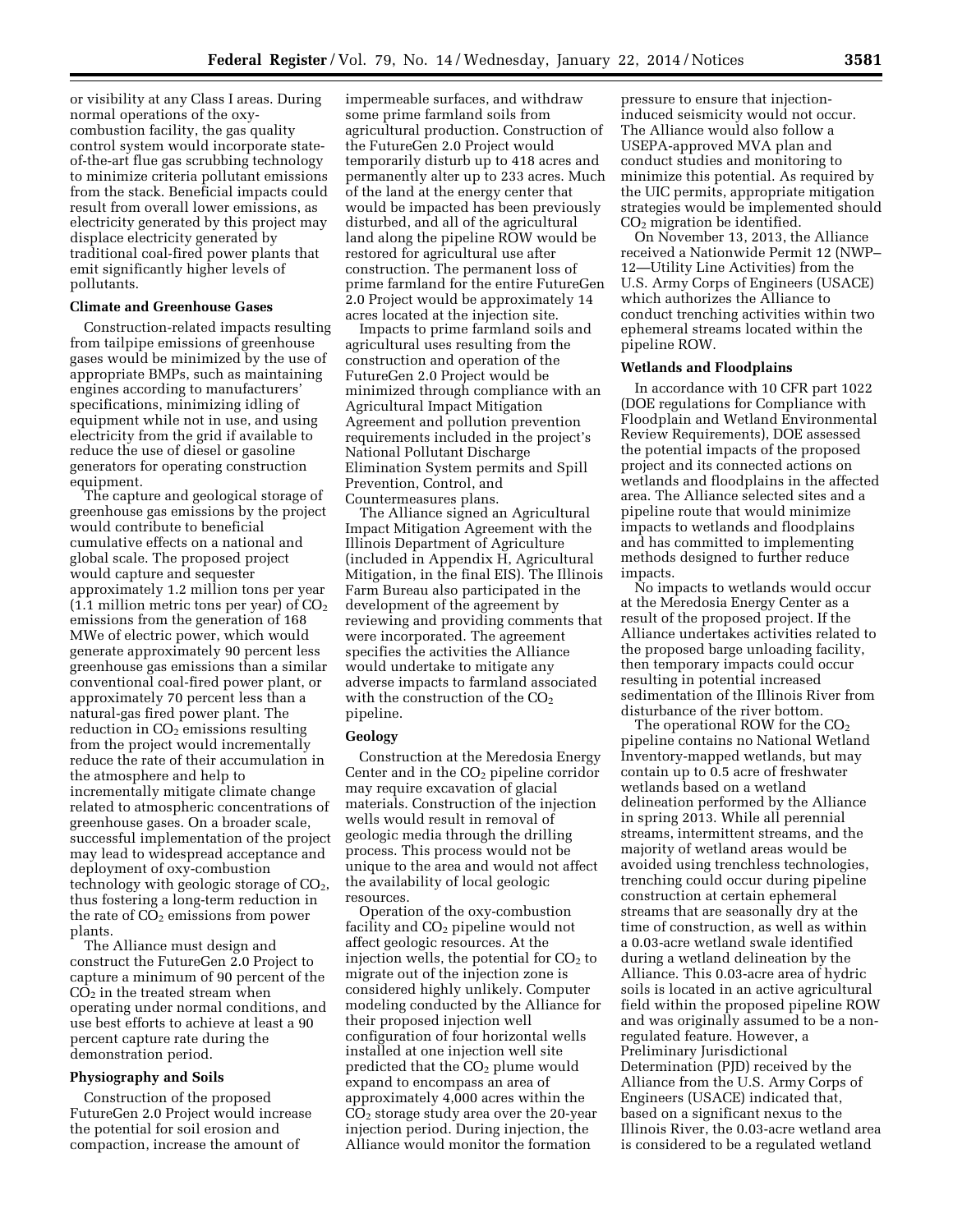feature of ordinary resource value. Concurrently with the PJD, the Alliance received an approved Nationwide Permit—12 ''Utility Line Activities'' (NWP–12) that authorizes trenching activities within this wetland area as well as two ephemeral streams along the pipeline route. The NWP–12 includes numerous permit conditions which must be followed by the Alliance, one of which requires that these features be restored to their original, preconstruction conditions after construction activities are completed. Since the Alliance would comply with all permit conditions, no permanent impacts to wetlands would occur.

Construction within the 100-year floodplain would occur only in areas that are currently developed at the Meredosia Energy Center; therefore, additional impacts are not expected. If the Alliance undertakes activities related to the proposed barge unloading facility, temporary placement of facilities within the 100-year floodplain would occur during construction, and the area would be returned to preconstruction conditions after construction activities are completed. Construction of the  $CO<sub>2</sub>$  pipeline unavoidably would cross 100-year floodplains and may result in small ancillary structures being placed in the 100-year floodplain, resulting in minor impacts. Construction at the  $CO<sub>2</sub>$ injection well site would avoid floodplains.

## **Potential Environmental Impacts of the No Action Alternative**

Under the no action alternative, DOE assumed that the FutureGen 2.0 Project would not be constructed and that the current suspension of operations at the Meredosia Energy Center would continue. The impacts under the no action alternative (i.e., ''no build'') were evaluated in the EIS and compared to the proposed action. Under the no action alternative, the Meredosia Energy Center, pipeline corridor, and the  $CO<sub>2</sub>$ storage site would remain in their current condition with respect to all of the environmental resources evaluated. There would also be no commercialscale demonstration of the oxycombustion technology to capture and geologically store  $CO<sub>2</sub>$ . The development of oxy-combustion repowered plants integrated with  $CO<sub>2</sub>$ capture and geologic storage would be delayed or not occur at all, and the reduction of greenhouse gas emissions from coal-fueled power plants would not be advanced.

# **Environmentally Preferred Alternative**

From a local perspective, the no action alternative is the environmentally preferable alternative, because it would result in no changes to existing environmental conditions. However, from a national perspective, DOE's proposed action is the environmentally preferred alternative. Successful demonstration of the proposed FutureGen 2.0 Project could facilitate the deployment of oxy-combustion, carbon capture, and geologic storage technologies at power plants and other industrial facilities in order to reduce greenhouse gas emissions that would otherwise occur from the continued combustion of fossil fuels, especially coal, by large conventional facilities.

# **Floodplain Statement of Findings**

DOE prepared this floodplain statement of findings in accordance with DOE's regulations entitled ''Compliance with Floodplain and Wetland Environmental Review Requirements (10 CFR Part 1022). DOE completed the required floodplain and wetland assessment in coordination with development and preparation of the EIS, and incorporated the results and discussion in Sections 3.6, 3.7, and Appendix D of the final EIS. DOE determined that the placement of some project components within floodplains would be unavoidable. However, the current design for the project minimizes floodplain impacts to the extent practicable. Figures 3.7–2, 3.7–3 and 3.7–4 of the final EIS depict the locations of floodplains that cannot be avoided and therefore would be impacted by the construction and operation of the project.

DOE determined that all practicable design layouts at the Meredosia Energy Center would affect the 100-year floodplain associated with the Illinois River and that no wetlands would be affected. Since portions of the existing facility lie within the 100-year floodplain and the project requires the use and reconstruction of these facilities, DOE and the Alliance did not consider alternate sites outside of the floodplain. However, the Alliance developed the project design to minimize impacts to floodplains to the greatest extent practicable. Based on the current design, 15 acres of 100-year floodplain would be impacted, including 7.6 acres of permanent impact areas and 7.4 acres of temporary impact areas (limited to the construction period). Development of approximately 10 acres of impervious surfaces in areas that were previously pervious (e.g., grassy areas) could result in increased

flow velocity and a reduction in infiltration rates in these areas. Certain beneficial aspects of floodplains, such as groundwater recharge and water quality maintenance, could also be reduced by an increase in impervious cover within the floodplain. However, these effects would be minor in terms of the size of the newly paved areas relative to the remaining unpaved areas. The structures associated with the proposed oxy-combustion facility would be constructed at the existing energy center within an area that is outside of mapped floodplains. As a result, the proposed structures would not affect the natural or beneficial values of the floodplain.

One of the primary factors in the design of the CO<sub>2</sub> pipeline route was the avoidance of streams, wetlands, and floodplains. Other factors, such as negotiations with land owners, utilization of existing ROWs, and pipeline security and safety concerns were also considered. In addition, the Alliance has committed to using trenchless technologies to install the pipeline beneath all perennial and intermittent streams, as well as most wetland areas, along the pipeline route. By employing trenchless methods to avoid these areas, the Alliance would also concurrently avoid impacting immediately adjacent or co-located floodplains and wetlands in these areas.

The designated pipeline route for the FutureGen 2.0 Project (referred to as the southern route), would cross 13.2 acres of 100-year floodplain. The majority of floodplain impacts along the pipeline route would be temporary, as the pipeline would be buried and the surface restored to its pre-construction conditions, resulting in only temporary disturbance. Although the pipeline itself would be buried, certain aboveground features associated with the pipeline (e.g., mainline block valves) would be necessary and could result in potential permanent floodplain impacts. However, the impact from these features would be minimal, as they would be limited in number, have small footprints, and would be widely scattered along the 30-mile route. While the exact placement of these small features has not yet been determined, the Alliance has indicated that all surface features would be placed outside of floodplains to the extent possible. As a result, the construction and operation of the pipeline would have a negligible impact on the natural or beneficial values of the floodplains.

The Alliance sited the injection wells and associated infrastructure by selecting areas that did not contain floodplains or wetlands. As a result,